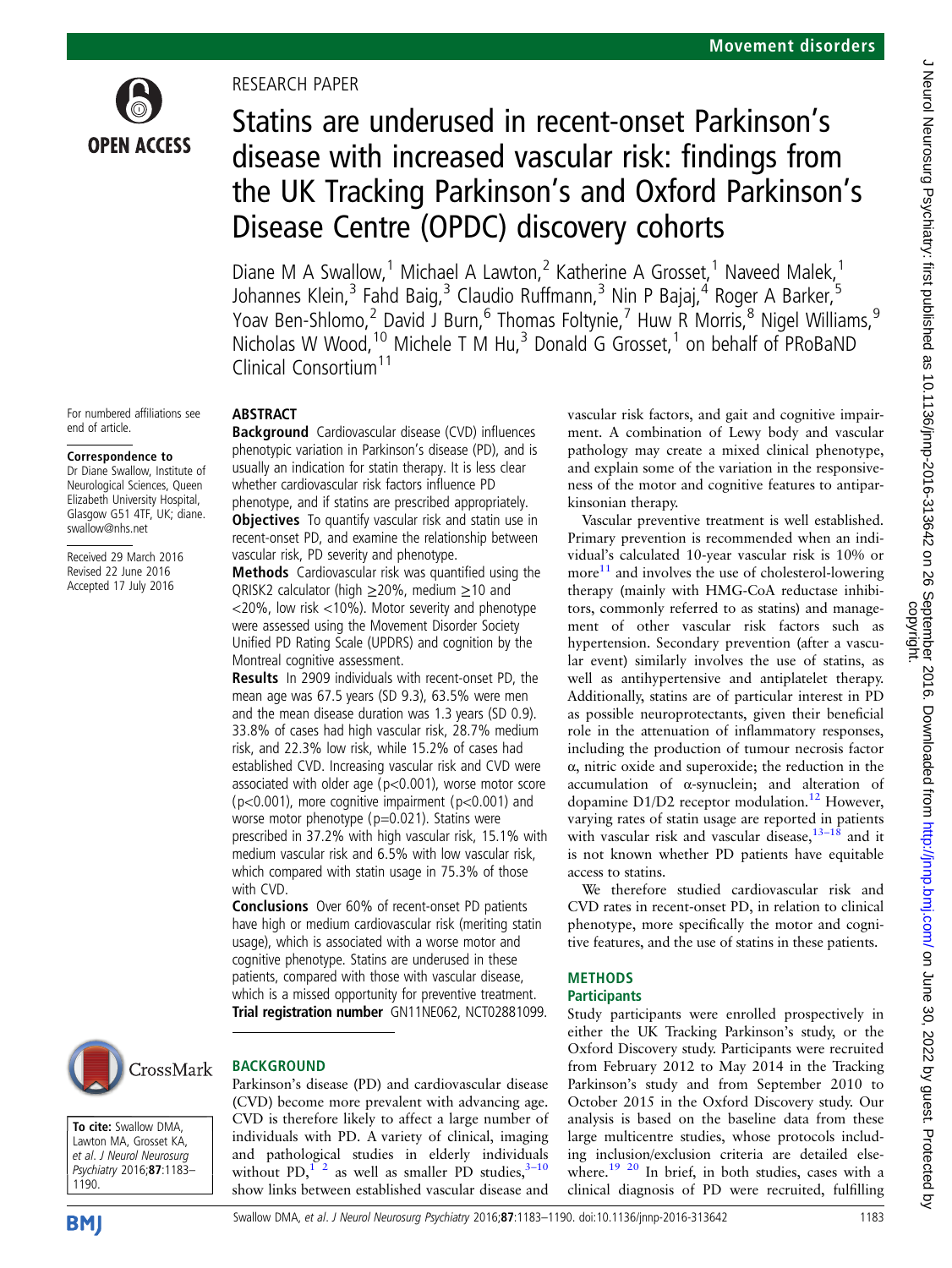Queen Square Brain Bank criteria, with written consent, approval of multicentre regional ethics committees and in compliance with national legislation and the Declaration of Helsinki. For the current analysis, cases with normal functional dopaminergic imaging performed after study entry, and cases with a revised diagnosis at their latest follow-up visit, were excluded. When assessing the clinical correlates of CVD, we further excluded cases with any features that were possibly atypical or unusual at baseline assessment, including an unusual presentation, symptom, sign, progression or response to medication, to reduce any effect from a possible alternative diagnosis than PD (eg, vascular parkinsonism).

#### Measurement instruments

Established vascular diagnoses and risk factors were collected from self-report completed at clinic attendance, and was performed at the same time as, and therefore with input from, physician/nurse access to medical records. The individual vascular factors collected are the standard risk factor variables recommended by the National Institute of Clinical Excellence (NICE) in the UK to clinically assess vascular risk. $^{21}$  $^{21}$  $^{21}$  The 10-year future cardiovascular risk was then calculated using the QRISK2-2015 prediction algorithm,<sup>[22](#page-6-0)</sup> also recommended by NICE,<sup>[11](#page-6-0)</sup> which computes risk based on demographic and comorbid vascular features for example, age, smoking status, ethnicity, systolic blood pressure, body mass index, treated hypertension and type 2 diabetes. The calculation is only appropriate in patients aged under 85 years and without a previous vascular event. Since national treatment thresholds were reduced recently from 20% to 10% calculated risk, $11$  statin implementation was examined against both of these thresholds, and designated as high ( $\geq$ 20%), medium ( $\geq$ 10 and <20%) or low (<10%) risk. Vascular preventive medications, including lipid-lowering, antiplatelet, anticoagulant and antihypertensive therapies, were identified from medication histories, using British National Formulary classifications.

Motor function was scored according to Part 3 of the Movement Disorder Society Unified PD Rating Scale (UPDRS 3), and was used to define motor subtype using a predetermined formula which uses these variables to define tremor dominant (TD) and postural instability gait difficulty (PIGD) phenotypes.<sup>[23](#page-6-0)</sup> Cognition was assessed by the Montreal cognitive assessment (MoCA), adjusted for education years according to standard methods (1 point added to the total score if education years were  $\leq 12$ , to a maximum score of 30) and categorised as normal cognition (24–30), mild cognitive impairment (22–23) or dementia  $(*22*)$ .<sup>[24](#page-6-0)</sup> Levodopa equivalent daily dose (LEDD) was calculated using an established formula.<sup>[25](#page-6-0)</sup>

### Statistical analysis

Generalised linear modelling was used to assess clinical variables across vascular risk categories, adjusting for multiple covariates (age, sex, disease duration and coffee use), with heterogeneity and trend p values calculated when there were more than two categories. The linearity of the continuous confounders (age and disease duration) was tested using fractional polynomials in univariate models and then transformed if they showed evidence of non-linearity. Regression models used were: multinomial logistic for motor subtype analysis (using TD as the baseline); ordered logistic for categorised MoCA and smoking status; linear for age, disease duration, MoCA total, LEDD and UPDRS 3; and logistic for sex. The main analysis excluded those with a revised diagnosis, those diagnosed >3.5 years ago and those without available QRISK2 prediction algorithm or medication

data. An additional sensitivity analysis was performed imputing missing outcome and exposure data. In this analysis, MoCA, motor phenotype and UPDRS 3 scores were calculated using expected scores where at least 80% of the questions in each scale were answered. Any remaining missing data were imputed using the chained equation approach to multiple imputation, creating 10 imputed data sets. Adjusted p values of <0.05 were considered significant. IBM SPSS Statistics for Windows, V.22.0, Armonk, New York, USA, and STATAV.13 were used.

# RESULTS

Out of 3019 cases (Tracking Parkinson's 2006, Oxford Discovery 1013), 110 (3.6%) were excluded for the following reasons: revised diagnosis ( $n=32$ ), disease duration >3.5 years  $(n=49)$ , missing statin usage  $(n=5)$  and missing QRISK2 status  $(n=24;$  figure 1). In the remaining 2909 cases, the mean age was 67.5 years (SD 9.3), mean disease duration 1.3 years (SD 0.9) and 65.3% were men. Further baseline characteristics are summarised in [table 1.](#page-2-0)

Established vascular disease was present in 15.2% of cases ([table 2](#page-2-0)). Hypertension was present in 34.4%, high cholesterol in 32.4%, diabetes in 8.6% and current cigarette smoking in 3.2%. Antihypertensive medication was the most commonly prescribed preventive cardiovascular therapy at 39.5%, while lipid-lowering medication was prescribed in 30.4%. Statins were the most common lipid-lowering medication (97.9% of cases on lipid-lowering therapy). Other cardiovascular risk factors and preventive medications are listed in [table 2.](#page-2-0)

The QRISK2 score (ie, 10-year future cardiovascular risk) was low in 648 cases (22.3%), medium in 836 cases (28.7%) and high in 984 cases (33.8%; [table 3](#page-2-0)). Statins were prescribed in a minority of those with a vascular risk indication for their use (15.1% of those with medium vascular risk, and 37.2% of cases with high vascular risk). In contrast, statins were prescribed in 75.3% of cases with established vascular disease.

The relationship between graded vascular risk and vascular disease, and the clinical characteristics of PD was analysed in the 2611 cases without any features that might possibly indicate



Figure 1 Disposition of cases recruited to the study, and reasons for exclusion. The main analysis was performed in 2909 cases; clinical correlates were examined in 2611 cases, to reduce any effect of possible diagnostic inaccuracy. PD, Parkinson's disease, PSP, progressive supra nuclear palsy, MSA, multiple system atrophy.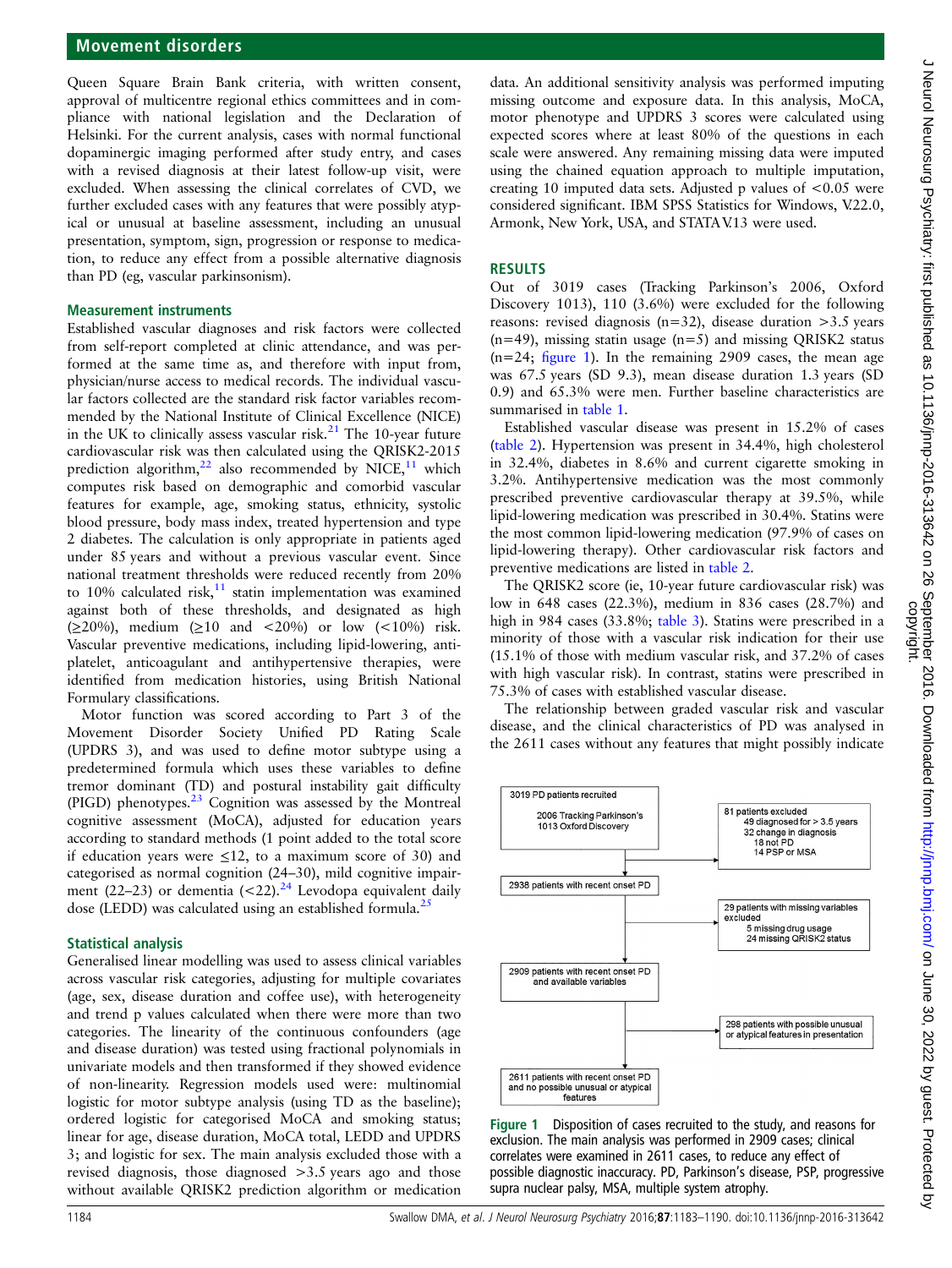<span id="page-2-0"></span>

| Table 1 Demographic and clinical characteristics of 2909 |
|----------------------------------------------------------|
| recent-onset Parkinson's disease cases                   |

| Variable                    | <b>Result</b> |
|-----------------------------|---------------|
| Age                         | 67.5(9.3)     |
| Male sex                    | 1898 (65.3%)  |
| Disease duration (years)    | 1.3(0.9)      |
| <b>UPDRS 3</b>              | 24.2 (12.1)   |
| Motor subtype               |               |
| <b>TD</b>                   | 1303 (48.1%)  |
| <b>PIGD</b>                 | 1061 (39.2%)  |
| Indeterminate               | 344 (12.7%)   |
| <b>MoCA</b>                 |               |
| Total score                 | 25.1(3.5)     |
| Normal                      | 1972 (72.1%)  |
| <b>MCI</b>                  | 370 (13.5%)   |
| Dementia                    | 394 (14.4%)   |
| Antiparkinsonian medication |               |
| Drug naïve                  | 314 (10.8%)   |
| Levodopa                    | 1776 (61.2%)  |
| Dopamine agonist            | 873 (30.0%)   |
| <b>MAOB</b> inhibitor       | 723 (24.9%)   |
| <b>COMT</b> inhibitor       | 67(2.3%)      |
| Anticholinergic             | 38 (1.3%)     |
| Amantadine                  | 28 (1.0%)     |
| <b>LEDD</b>                 | 292 (214)     |

COMT, catechol-O-methyl transferase; LEDD, levodopa equivalent daily dose; MAOB, monoamine oxidase type B; MCI, mild cognitive impairment; MoCA, Montreal cognitive assessment; PIGD, postural instability gait difficulty; TD, tremor dominant; UPDRS 3, Movement Disorder Society unified Parkinson's disease rating scale part 3.

an alternative diagnosis than PD ([table 4](#page-3-0)). This meant that 298 cases were excluded from this analysis (10.2% of the 2909 study group). The analysis also excluded cases with missing results for disease duration  $(n=6, 0.2\%)$ , UPDRS 3  $(n=189, 1.2\%)$ 7.2%), motor subtype (n=185, 7.1%), MoCA (n=157, 6.0%) and LEDD (n=20, 0.8%). Additional analysis using multiple imputation of this missing data showed no qualitative differences, aside from the LEDD comparison in statin versus nonstatin users (results not shown).

Increasing vascular risk was associated with increasing age ( $p$ <0.001) and an increasing proportion of men ( $p$ <0.001). Increasing vascular risk was also associated with worsening UPDRS 3 scores when adjusted for age, sex, disease duration and coffee intake ( $p$ <0.001), with UPDRS 3 scores ranging from 20.3 (SD 10.7) in those with a low QRISK2 score to 26.8 (SD 12.3) in those with established vascular disease. Increasing vascular risk was similarly associated with an increasing proportion with the PIGD phenotype (p=0.021) rising from 32.3% in those with a low QRISK2 score to 48.0% of cases with established vascular disease. Increasing vascular risk was also associated with increasing cognitive impairment; a worsening MoCA score  $(p<0.001)$  as well as an increasing proportion with MCI and dementia ( $p=0.008$ ). The motor and cognitive characteristics of cases with high vascular risk were very similar to those seen in cases with established vascular disease [\(table 4](#page-3-0)). When we considered the potential effects of the interaction of sex on the clinical correlates of each vascular risk category, we did not find any statistically significant interactions (data not shown).

When we compared the clinical features of individuals treated versus untreated with statins (all indications), statin users had Table 2 Vascular disease, risk factors and treatment in 2909 recent-onset Parkinson's disease cases

| Variable                             | <b>Result</b>    |
|--------------------------------------|------------------|
| Vascular diagnosis                   | 441 (15.2%)      |
| Angina                               | 269 (9.3%)       |
| Myocardial infarction                | 134 (4.6%)       |
| Transient ischaemic attack/stroke    | 150 (5.2%)       |
| Vascular risk factors                |                  |
| <b>Diabetes</b>                      | 249 (8.6%)       |
| Type 1                               | 13 (0.5%)        |
| Type 2                               | 236 (8.2%)       |
| High cholesterol                     | 936 (32.4%)      |
| Hypertension                         | 992 (34.4%)      |
| <b>Rheumatoid arthritis</b>          | 69 (2.4%)        |
| Body mass index (kg/m <sup>2</sup> ) | 27.1(4.7)        |
| Blood pressure, systolic/diastolic   | 140 (20)/80 (11) |
| Orthostatic hypotension              | 525 (18.5%)      |
| Smoking                              |                  |
| Non-smoker                           | 1539 (57.9%)     |
| Ex-smoker                            | 1023 (38.5%)     |
| Current smoker                       | 96 (3.2%)        |
| Light                                | 48 (1.8%)        |
| Moderate                             | 33 (1.3%)        |
| Heavy                                | 15 (0.6%)        |
| Current coffee intake (cups per day) |                  |
| Less than 1                          | 257 (9.6%)       |
| 1                                    | 194 (7.2%)       |
| $2 - 3$                              | 719 (26.7%)      |
| 4 or more                            | 1522 (56.5%)     |
| Cardiovascular medication            |                  |
| Lipid lowering                       | 885 (30.4%)      |
| <b>Statins</b>                       | 866 (97.9%)*     |
| Other                                | $19(2.1\%)*$     |
| Antihypertensive                     | 1150 (39.5%)     |
| Antiplatelet                         | 430 (14.8%)      |
| Anticoagulant                        | 122 (4.2%)       |
| *Percentage of total lipid lowering. |                  |

Data are mean (SD) or number (percentage).

Table 3 Vascular preventive medication usage according to indication in 2909 recent-onset Parkinson's disease cases

|                                | <b>Primary prevention</b>                        | Secondary<br>prevention                                                 |                                                       |                         |
|--------------------------------|--------------------------------------------------|-------------------------------------------------------------------------|-------------------------------------------------------|-------------------------|
| <b>Medication</b>              | QRISK <sub>2</sub><br>< 10%<br>$=648$<br>(22.3%) | QRISK <sub>2</sub><br>$\geq$ 10% and<br>$<$ 20%<br>$n = 836$<br>(28.7%) | QRISK <sub>2</sub><br>>20%<br>$n = 984$<br>$(33.8\%)$ | $n = 441$<br>$(15.2\%)$ |
| <b>Statin</b>                  | 42 (6.5%)                                        | 126 (15.1%)                                                             | 366 (37.2%)                                           | 332 (75.3%)             |
| Antihypertensive               | 96 (14.8%)                                       | 236 (28.2%)                                                             | 533 (54.2%)                                           | 345 (78.2%)             |
| Antiplatelet/<br>anticoagulant | $15(2.3\%)$                                      | 69 (8.3%)                                                               | 180 (18.3%)                                           | 279 (63.3%)             |

Data are number (percentage). QRISK2 is the 10-year future calculated cardiovascular risk.

less PIGD ( $p=0.002$ ) but a lower total MoCA score ( $p<0.001$ ) and a greater proportion with cognitive impairment ( $p=0.010$ ). Statin users also had a greater LEDD ( $p=0.035$ ), but, as described earlier, this was not significant in our multiple imputation analysis  $(table 5)$ .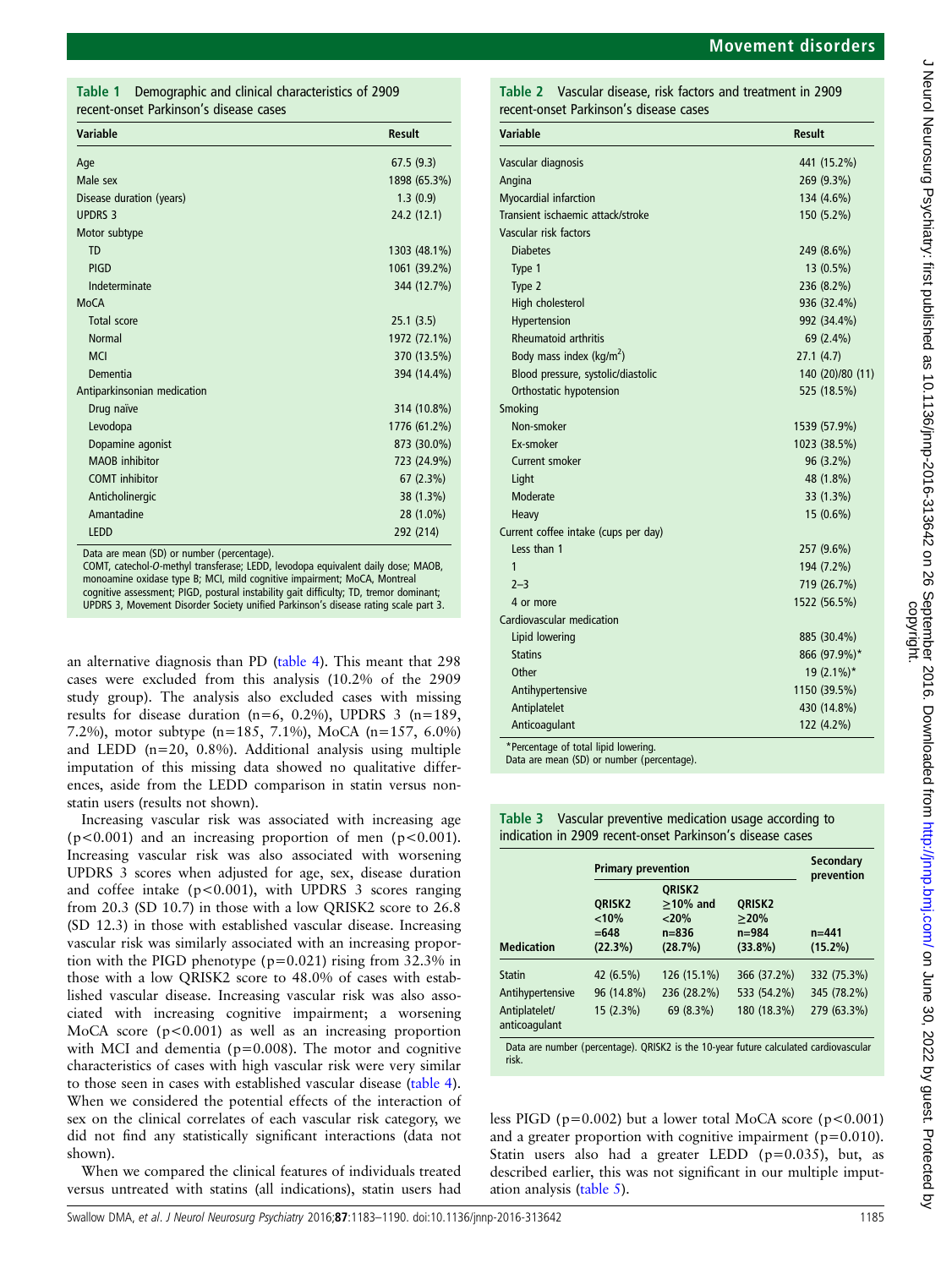<span id="page-3-0"></span>Table 4 Clinical correlates in 2611 recent-onset Parkinson's disease cases according to the presence of future cardiovascular risk and existing cardiovascular disease

|                  | QRISK <sub>2</sub>      | QRISK <sub>2</sub>                     | QRISK <sub>2</sub>        |                                     |                    |                   |
|------------------|-------------------------|----------------------------------------|---------------------------|-------------------------------------|--------------------|-------------------|
| Variable         | < 10%<br>$n=590(22.6%)$ | $\geq$ 10% and <20%<br>$n=760(29.1\%)$ | $>20\%$<br>$n=886(33.9%)$ | Vascular disease<br>$n=375(14.4\%)$ | Unadjusted p value | Adjusted p value  |
| Age              | 55.9(7.0)               | 65.9(4.5)                              | 74.2 (5.3)                | 72.4 (7.6)                          | < 0.001            | $< 0.001*$        |
| Male sex         | 233 (39.5%)             | 482 (63.4%)                            | 698 (78.8%)               | 284 (75.7%)                         | < 0.001            | $< 0.001$ †       |
| Disease duration | 1.3(0.9)                | 1.3(0.9)                               | 1.3(0.9)                  | 1.4(0.9)                            | 0.05               | 0.78 <sup>‡</sup> |
| <b>UPDRS 3</b>   | 20.3(10.7)              | 22.2(10.9)                             | 25.9(12.1)                | 26.8(12.3)                          | < 0.001            | $< 0.001$ §       |
| Motor subtype    |                         |                                        |                           |                                     |                    |                   |
| <b>TD</b>        | 299 (54.6%)             | 363 (51.0%)                            | 397 (48.2%)               | 137 (40.1%)                         |                    |                   |
| <b>PIGD</b>      | 177 (32.3%)             | 248 (34.8%)                            | 330 (40.0%)               | 164 (48.0%)                         | < 0.001            | $0.021\S$         |
| Indeterminate    | 72 (13.1%)              | 101(14.2%)                             | 97 (11.8%)                | 41 (12.0%)                          | 0.60               | $0.069$ §         |
| <b>MoCA</b>      |                         |                                        |                           |                                     |                    |                   |
| Total score      | 26.6(2.7)               | 25.6(3.2)                              | 24.2(3.6)                 | 24.1(3.5)                           | < 0.001            | $< 0.001$ §       |
| Normal           | 486 (88.0%)             | 569 (79.7%)                            | 511 (61.6%)               | 216 (60.3%)                         | < 0.001            | $0.008$ §         |
| <b>MCI</b>       | 38 (6.9%)               | 77 (10.8%)                             | 147 (17.7%)               | 64 (17.9%)                          |                    |                   |
| Dementia         | $28(5.1\%)$             | 68 (9.5%)                              | 172 (20.7%)               | 78 (21.8%)                          |                    |                   |
| <b>LEDD</b>      | 273 (215)               | 287 (222)                              | 291 (190)                 | 314 (202)                           | 0.004              | $0.069$ §         |
| Smoking          |                         |                                        |                           |                                     | < 0.001            | $< 0.001$ §       |
| Non-smoker       | 413 (76.3%)             | 415 (58.9%)                            | 411 (50.4%)               | 158 (47.7%)                         |                    |                   |
| Ex-smoker        | 108 (20.0%)             | 265 (37.6%)                            | 375 (46.0%)               | 160 (48.3%)                         |                    |                   |
| Current smoker   | 20(3.7%)                | 25(3.5%)                               | 30 (3.7%)                 | 13 (3.9%)                           |                    |                   |

Data are mean (SD) or number (percentage) unless otherwise stated.

\*Adjusted for disease duration and sex.

†Adjusted for age and disease duration. ‡Adjusted for age and sex.

§Adjusted for age, sex, disease duration and coffee intake.

LEDD, levodopa equivalent daily dose; MCI, mild cognitive impairment; MoCA, Montreal cognitive assessment; PIGD, postural instability gait difficulty; TD, tremor dominant; UPDRS 3, Movement Disorder Society unified Parkinson's disease rating scale part 3.

When we compared the clinical features of those using and not using statins in individuals with established vascular disease and a QRISK2 score  $\geq$ 10% ([table 6\)](#page-5-0), those treated with statins in the QRISK2  $\geq$ 10% subgroup had less PIGD (p=0.009), but also lower total MoCA scores and a greater proportion with cognitive impairment ( $p$ <0.001). Conversely in those with established CVD, those treated with statins were better cognitively, but with no significant differences in the proportion with PIGD.

### **DISCUSSION**

We have found, in a large study of recent-onset PD, that over 60% of cases have increased cardiovascular risk (without a history of vascular disease) that places them in a recommended treatment category for statin therapy. However, only around a quarter of those cases (27.0%) were prescribed such therapy. In contrast, fewer patients (around 15%) have manifest CVD, but a much larger proportion of these cases (75.3%) are prescribed statins. Given that statins are indicated in both groups, $11$  the comparatively lower usage of statins in those with increased vascular risk, compared with those with manifest CVD, suggests that the assessment and/or treatment approach to vascular risk is fundamentally different from that of manifest vascular disease, in recent-onset PD patients. The clinical relevance of this is suggested by the significant association of vascular risk, in addition to established CVD, with greater motor severity, including more axial features and gait problems, and with cognitive problems, including mild cognitive impairment and dementia.

The effects we have observed relating vascular risk to clinical phenotype in PD extend the evidence linking vascular risk factors with worse neurological status in prior smaller studies.

PD cases with diabetes had worse global cognition, $5$  greater axial impairment<sup>[6](#page-6-0)</sup> and more rapid progression in terms of motor scores,<sup>[7](#page-6-0)</sup> while PD cases with hypertension had worse executive function and delayed memory.<sup>[4](#page-6-0)</sup> Further, carotid artery intima-medial thickness (a marker of subclinical vascular disease) correlated with higher levels of motor and cognitive impairment; $^{26}$  $^{26}$  $^{26}$  and the presence of one or more vascular risk factor was associated with greater cognitive impairment and motor severity.[27](#page-6-0) Similar observations relate vascular risk to worse neurological status in Alzheimer's disease  $(AD)^{28}$  and multiple sclerosis, $2^9$  so these effects in PD are not unique.

Our use of a combined cardiovascular risk assessment tool is the subject of only one other PD study<sup>[30 31](#page-7-0)</sup> to the best of our knowledge, which used a simplified version of the Framingham risk score. In that study, in 61 cases with an elevated Framingham risk, the Timed Up and Go test was significantly slower than in 22 cases with normal scores,  $30$  and increased Framingham scores correlated with the axial motor impairment, $31$  again in keeping with the relationship between vascular risk and motor pattern in our study. Unlike the current study however, they found no relationship between vascular risk and motor or cognitive scoring, perhaps because of their longer PD duration (5.5 years) and considerably smaller study size.<sup>[30](#page-7-0)</sup> Considering dopaminergic therapy, one recent study found that PD cases with preceding diabetes were prescribed larger doses than cases without preceding diabetes. $32$  We did not find any association between LEDD and vascular risk, even after adjustment for patient age (which may influence drug dosage), despite their greater motor severity. We plan to test whether this is associated with lesser dopaminergic responsiveness in patients with vascular risk, in the ongoing follow-up phase of our study, which includes formal measurement of the L-dopa response.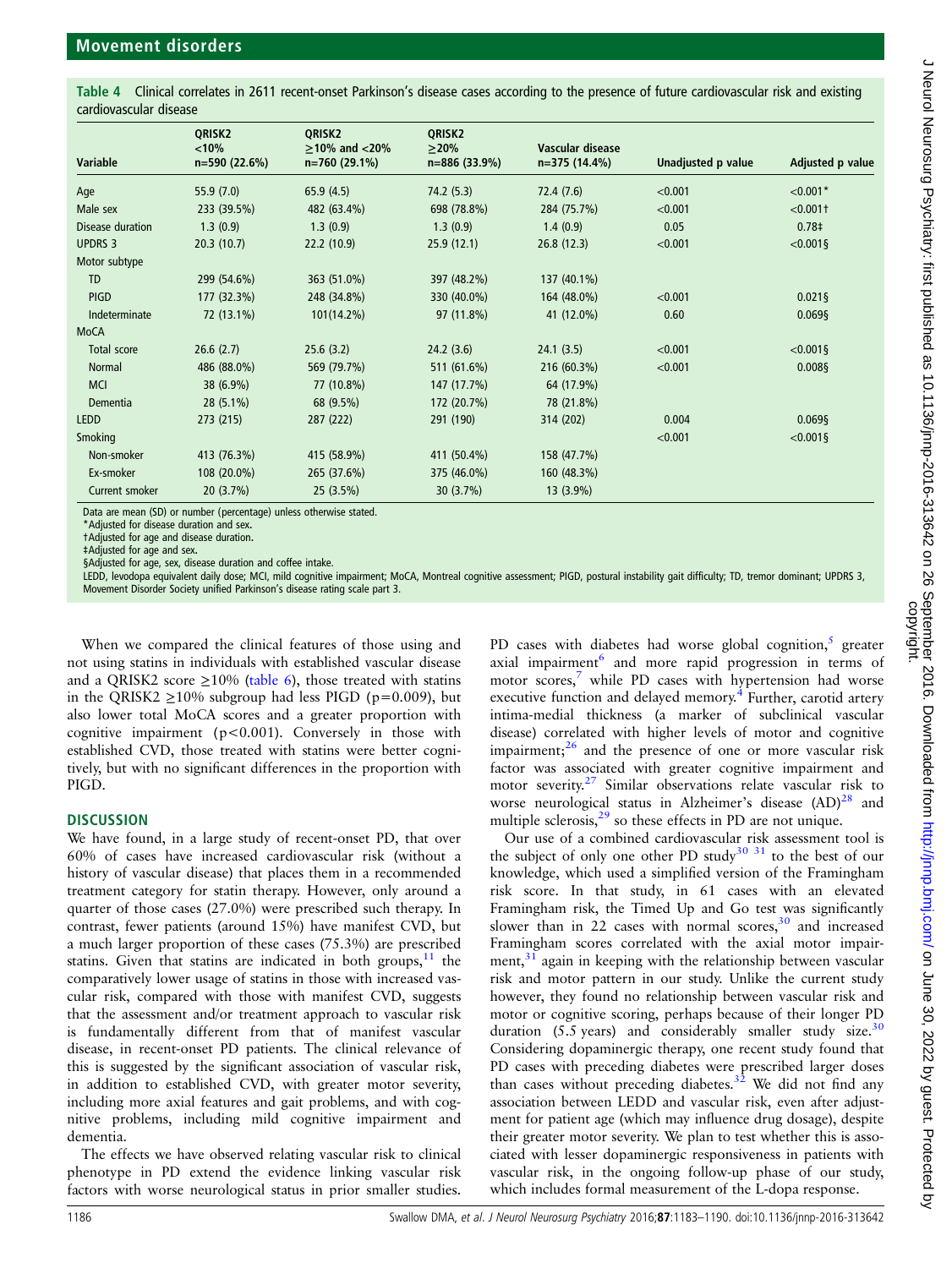<span id="page-4-0"></span>

| Variable         | Statin use,<br>$n = 769$ |              | <b>Unadjusted</b><br>p value | <b>Adjusted</b><br>p value |  |
|------------------|--------------------------|--------------|------------------------------|----------------------------|--|
| Age              | 71.1(7.4)                | 65.8(9.4)    | < 0.001                      | $0.16*$                    |  |
| Sex              | 573 (74.5%)              | 1124 (61.0%) | < 0.001                      | $0.52+$                    |  |
| Disease duration | 1.3(0.9)                 | 1.3(0.9)     | 0.34                         | 0.96 <sup>‡</sup>          |  |
| <b>UPDRS 3</b>   | 25.3 (11.9)              | 23.0(11.6)   | < 0.001                      | $0.97$ §                   |  |
| Motor subtype    |                          |              |                              |                            |  |
| <b>TD</b>        | 361 (50.1%)              | 835 (49.0%)  |                              |                            |  |
| <b>PIGD</b>      | 268 (37.2%)              | 651 (38.2%)  | 0.61                         | $0.002$ §                  |  |
| Mixed            | 92 (12.8%)               | 219 (12.8%)  | 0.84                         | $0.75$ §                   |  |
| <b>MoCA</b>      |                          |              |                              |                            |  |
| Total            | 24.2(3.7)                | 25.5(3.3)    | < 0.001                      | $< 0.001$ §                |  |
| <b>Normal</b>    | 450 (62.2%)              | 1332 (76.9%) | < 0.001                      | $0.010$ §                  |  |
| <b>MCI</b>       | 120 (16.6%)              | 206 (11.9%)  |                              |                            |  |
| Dementia         | 153 (21.2%)              | 193 (11.1%)  |                              |                            |  |
| LEDD             | 291 (209)                | 288 (207)    | 0.71                         | $0.035$ §                  |  |
| Smoking          |                          |              |                              |                            |  |
| Non-smoker       | 352 (50.7%)              | 1045 (61.5%) | < 0.001                      | $0.82$ §                   |  |
| Ex-smoker        | 319 (46.0%)              | 589 (34.7%)  |                              |                            |  |
| Current smoker   | 23 (3.3%)                | 65 (3.8%)    |                              |                            |  |

Data are mean (SD) or number (percentage) unless otherwise stated.

\*Adjusted for disease duration, sex and presence of existing cardiovascular disease or future cardiovascular risk.

†Adjusted for age, disease duration and presence of existing cardiovascular disease or future cardiovascular risk.

‡Adjusted for age, sex and presence of existing cardiovascular disease or future cardiovascular risk.

§Adjusted for age, sex, disease duration, coffee use and presence of existing cardiovascular disease or future cardiovascular risk.

MCI, mild cognitive impairment; MoCA, Montreal cognitive assessment; PIGD, postural instability gait difficulty; TD, tremor dominant; UPDRS3, Movement Disorder Society unified Parkinson's disease rating scale part 3.

The usage of statins in PD can be compared with that in other patient groups, although there are differences in methodology between the studies. In UK primary care, 80% of high vascular risk cases (Framingham score >20%) were treated with statins, which is more than double the 37.2% rate in our PD cases with similar risk (QRISK2  $\geq$ 20%). However, in that study, only 43% of individuals had a calculable vascular risk, and the 80% proportion on statins refers to this subset of cases and is therefore artificially high. $13$  In a Swiss study, lipid-lowering therapy was prescribed in 71% of high-risk cases, although this included a mix of cases with established CVD and high vascular risk scores.[18](#page-6-0) That study also described a medium-risk group (10–20% vascular risk), of whom 48% were prescribed statins, much higher than our rate of 15.1% for a comparable risk level. Although based on disease markers rather than calculated risk, higher statin usage was also reported in a European crosssectional study: 42.2% with diabetes and 47.0% with high cholesterol.[16](#page-6-0)

The rate of statin use in our PD cases with established CVD (75.3%) is very similar to the 74% rate of statin use for comparable cases in UK primary care, $13$  and higher than that observed in other settings:  $68.6\%$  of Irish community-living adults,  $17$  and 43.4% of Italian patients after myocardial infarction.<sup>[15](#page-6-0)</sup>

Overall, there appear to be higher rates of statin use in cases with manifest CVD than cases with increased vascular risk, which matches our findings in PD cases. Some more specific PD factors may influence this pattern. First, it is possible that the low cigarette smoking rate in PD cases may mislead the patient or clinician when considering vascular risk. Second, muscle

cramps are a recognised barrier to statin use and occur in 5% of the general population,<sup>[33](#page-7-0)</sup> but may be contributed by PD symptoms; there may be a lower tolerance to statins in patients with such symptoms and increased vascular risk, compared with those with manifest CVD. Preliminary findings from the Parkinson's Pain Study suggest that around 13% of early PD patients experience painful cramps (Dr Monty Silverdale, personal communication) which may affect statin use. Although the complexity of many antiparkinsonian drug regimens, and other comorbidities, can lead to a high pill burden, which is known to affect medication usage, this does not readily explain the differences in statin use comparing our vascular risk and CVD cases. It may be that, in the absence of manifest CVD, clinicians primarily focus on PD rather than considering opportunistic vascular preventive treatments. Further analysis of reasons for the nonimplementation or early cessation of statins in PD was beyond the scope of the current project, but merits specific study.

The potential implications of undertreating vascular risk in PD require consideration. If vascular risk is undertreated in PD as a result of statin underutilisation, this could influence the frequency of vascular disease seen in a PD population, which may explain some of the variability in studies comparing the frequency of CVD and risk factors in PD and controls. This could in turn influence conclusions relating to the aetiological role of vascular disease in PD. Vascular preventive therapy primarily reduces acute vascular events, for example, stroke and myocardial infarction, $11$  but may also limit chronic vascular damage. Following stroke, statins reduced white matter hyperintensity progression rates, and limited the decline in executive function.<sup>34</sup> In AD, observational data suggested that treating vascular risk factors altered the rate of cognitive decline, although one can argue such studies are subject to bias. $35$  Improving the implementation of such treatments may therefore limit a vascular component of motor and cognitive deterioration in PD. However, there are limited data on such effects in PD. In one study, the presence of hypertension in PD patients correlated with greater Hoehn and Yahr stage progression over 5 years.<sup>27</sup> In the ongoing follow-up phase of our study, we will test whether vascular risk and vascular disease contribute to the evolution of phenotype from TD to PIGD found in earlier longitudinal PD studies.<sup>[36](#page-7-0)</sup>

The observation that individuals with the same vascular risk, but who were treated with statins, had a smaller proportion with the PIGD phenotype than those untreated with statins may lend support to the potential benefits of treating established CVD and elevated cardiovascular risk in PD. However, in those with a QRISK2 score  $\geq 10\%$ , those treated with statins had more cognitive impairment compared with those who were untreated. One possible explanation for this is a positive selection bias for starting statins, or maintaining them, when cognition is more impaired, or risks are perceived to be greater (such as in men). Although there are potential mechanisms whereby statins might increase cognitive impairment (through interference with myelin formation and function, $37$  and reduction in coenzyme-Q10 levels leading to impaired mitochondrial func-tioning and increased oxidative stress<sup>[38](#page-7-0)</sup>), a recent systematic review and meta-analysis did not find any evidence of significant adverse effects of statins on cognition, either in cognitively normal participants or in those with AD.<sup>[39](#page-7-0)</sup> In addition, a reverse effect was seen in our study in those with established vascular disease, where those not using statins were cognitively worse. Given that our study is observational, we cannot reach definite conclusions and therefore the results of the Simvastatin as a Neuroprotective Treatment for Moderate Parkinson's Disease (PD STAT) randomised placebo-controlled trial will be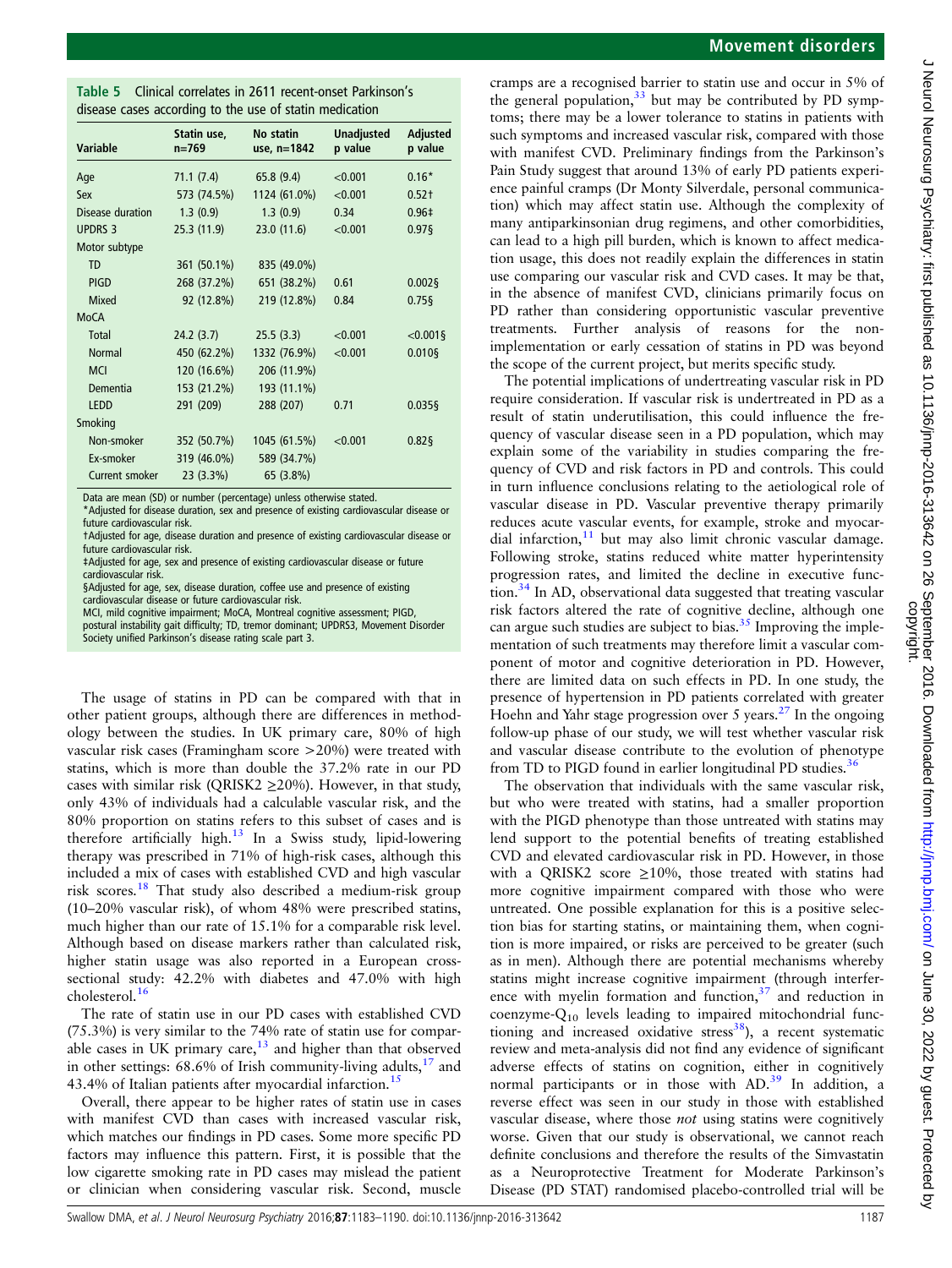<span id="page-5-0"></span>Table 6 Clinical correlates in 2611 recent-onset Parkinson's disease cases according to the use of statin medication stratified by the presence of future cardiovascular risk and existing cardiovascular disease

| Variable         | Vascular disease, n=375  |                          |                              |                     | QRISK2 $\geq$ 10%, n=1646 |                          |                              |                     |
|------------------|--------------------------|--------------------------|------------------------------|---------------------|---------------------------|--------------------------|------------------------------|---------------------|
|                  | Statin use,<br>$n = 280$ | No statin<br>use, $n=95$ | <b>Unadjusted</b><br>p value | Adjusted<br>p value | Statin use,<br>$n = 450$  | No statin<br>use, n=1196 | <b>Unadjusted</b><br>p value | Adjusted<br>p value |
| Age              | 72.5(7.2)                | 72.0(8.7)                | 0.57                         | $0.60*$             | 71.4(6.6)                 | 70.0(6.4)                | < 0.001                      | $< 0.001*$          |
| Sex              | 221 (78.9%)              | 63 (66.3%)               | 0.014                        | 0.017 <sup>†</sup>  | 340 (75.6%)               | 840 (70.2%)              | 0.033                        | 0.004 <sub>†</sub>  |
| Disease duration | 1.4(1.0)                 | 1.2(0.8)                 | 0.071                        | 0.078‡              | 1.3(1.0)                  | 1.3(0.9)                 | 0.76                         | 0.60 <sup>‡</sup>   |
| <b>UPDRS 3</b>   | 26.8(12.3)               | 26.5(12.2)               | 0.82                         | $0.89$ §            | 24.9 (11.6)               | 23.9(11.7)               | 0.17                         | $0.81\$             |
| Motor subtype    |                          |                          |                              |                     |                           |                          |                              |                     |
| <b>TD</b>        | 108 (42.0%)              | 29 (34.1%)               |                              |                     | 230 (54.1%)               | 530 (47.7%)              |                              |                     |
| PIGD             | 116 (45.1%)              | 48 (56.5%)               | 0.11                         | $0.16$ §            | 144 (33.9%)               | 434 (39.1%)              | 0.031                        | $0.009$ §           |
| <b>Mixed</b>     | 33 (12.8%)               | $8(9.4\%)$               | 0.82                         | $0.58$ §            | 51 (12.0%)                | 147 (13.2%)              | 0.22                         | $0.39$ §            |
| <b>MoCA</b>      |                          |                          |                              |                     |                           |                          |                              |                     |
| Total            | 24.2(3.6)                | 23.9(3.3)                | 0.48                         | $0.23\S$            | 24.0(3.8)                 | 25.1(3.4)                | < 0.001                      | $< 0.001$ §         |
| Normal           | 169 (63.3%)              | 47 (51.6%)               | 0.095                        | $0.043$ §           | 249 (59.6%)               | 831 (73.8%)              | < 0.001                      | $< 0.001$ §         |
| <b>MCI</b>       | 42 (15.7%)               | 22 (24.2%)               |                              |                     | 75 (17.9%)                | 149 (13.2%)              |                              |                     |
| Dementia         | 56 (21.0%)               | 22 (24.2%)               |                              |                     | 94 (22.5%)                | 146 (13.0%)              |                              |                     |
| <b>LEDD</b>      | 317 (210)                | 304 (176)                | 0.57                         | $0.57$ §            | 275 (203)                 | 294 (206)                | 0.11                         | $0.025$ §           |
| Smoking          |                          |                          |                              |                     |                           |                          |                              |                     |
| Non-smoker       | 109 (44.7%)              | 49 (56.3%)               | 0.12                         | $0.20$ §            | 215 (52.1%)               | 611 (55.1%)              | 0.31                         | $0.41\$             |
| Ex-smoker        | 127 (52.0%)              | 33 (37.9%)               |                              |                     | 183 (44.3%)               | 457 (41.2%)              |                              |                     |
| Current smoker   | $8(3.3\%)$               | 5(5.7%)                  |                              |                     | 15(3.6%)                  | 40 $(3.6\%)$             |                              |                     |

Data are mean (SD) or number (percentage) unless otherwise stated.

\*Adjusted for disease duration and sex.

†Adjusted for age and disease duration.

‡Adjusted for age and sex.

§Adjusted for age, sex, disease duration and coffee use.

MCI, mild cognitive impairment; MoCA, Montreal cognitive assessment; PIGD, postural instability gait difficulty; TD, tremor dominant; UPDRS 3, Movement Disorder Society unified Parkinson's disease rating scale part 3.

of major importance (ClinicalTrials.gov identifier NCT02787590).

One limitation of our study is that the NICE guideline threshold was amended (from QRISK2  $\geq$ 20% to QRISK2  $\geq$ 10%) in July 2014,<sup>[11](#page-6-0)</sup> which overlapped with our study recruitment. For this reason, we stratified our results by the prior 20% threshold (published in 2008) and the newer 10% threshold. However, even considering the 20% threshold (37.2% prescribed statins), there was a major difference in statin use compared with that in manifest CVD (75.3% prescribed statins). A further limitation of the current study is that neuroimaging (eg, MRI or CT) was not used to assess vascular changes. While we have explored imaging in relation to individual risk factors elsewhere, our desired focus within this study was on the clinical assessment of vascular risk. We did not record statin dosage information, but this is in keeping with many studies which have explored statin use according to vascular risk indication,  $13 \times 16 \times 17$  and with many studies examining statin use in relation to the risk of  $PD<sup>40</sup>$ . final limitation of our study relates to diagnostic accuracy, which like other early PD studies was based on clinical diagnosis in a research framework using clinical diagnostic criteria. Although some cases may evolve to an alternative diagnosis, in most cases, vascular risk assessment and appropriately directed treatment remain relevant. For this reason, we included all patients in our assessment of vascular risk and treatment, and limited our analysis to patients without possible atypical features only when examining clinical correlates between vascular risk and disease, and PD phenotype.

In conclusion, a large proportion of individuals with recent-onset PD have increased cardiovascular risk, which is associated with greater motor and cognitive severity, and greater axial impairment. Statin therapy is underused in these PD cases,

which contrasts with much high rates of statin use in PD cases with manifest CVD. Increasing the usage of statins in PD patients with increased vascular risk would reduce acute cardiovascular events, but might also reduce chronic vascular damage, and thereby slow the progression of motor and cognitive decline. Patients with PD have regular visits to healthcare providers, and so greater awareness and increased intervention in this group could have an immediate impact in a large population.

#### Author affiliations <sup>1</sup>

<sup>1</sup>Department of Neurology, Institute of Neurological Sciences, Glasgow, UK <sup>2</sup>School of Social and Community Medicine, University of Bristol, Bristol, UK <sup>3</sup>Oxford Parkinson's Disease Centre, Nuffield Department of Clinical Neurosciences, University of Oxford, Oxford, UK

4Department of Neurology, Queen's Medical Centre, Nottingham, UK<br><sup>5</sup>Clinical Neurosciences, John van Geest Centre for Brain Bonair, Cam <sup>5</sup>Clinical Neurosciences, John van Geest Centre for Brain Repair, Cambridge, UK <sup>6</sup>Institute of Neuroscience, University of Newcastle, Newcastle upon Tyne, UK <sup>7</sup>Sobell Department of Motor Neuroscience, UCL Institute of Neurology, London, UK <sup>8</sup>Department of Clinical Neuroscience, UCL Institute of Neurology, London, UK <sup>9</sup>Psychological Medicine and Clinical Neurosciences, MRC Centre for Neuropsychiatric Genetics and Genomics, Cardiff University, Cardiff, UK <sup>10</sup>Department of Molecular Neuroscience, UCL Institute of Neurology, London, UK <sup>11</sup>UK Clinical Consortium, 72 Clinical Centres across the UK

Acknowledgements The Tracking Parkinson's study is funded by Parkinson's UK, and supported by the National Institute for Health Research (NIHR) Dementias and Neurodegenerative Diseases Research Network (DeNDRoN), the NIHR Newcastle Biomedical Research Unit based at Newcastle upon Tyne Hospitals NHS Foundation Trust and Newcastle University, and the NIHR funded Biomedical Research Centre in Cambridge. The QRISK2 batch calculator used for this study was funded by Michael's Movers for Parkinson's. The Oxford Discovery study is funded by the Monument Trust Discovery Award from Parkinson's UK, and supported by the NIHR Oxford Biomedical Research Centre based at Oxford University Hospitals NHS Trust and University of Oxford and DeNDRoN. The Tracking Parkinson's study group was (principal investigators): DGG, NPB, L Sugathapala, DJB, A Graham, D Bathgate, R Bland, P Worth, G Mamutse, K Amar, R Walker, J Raw, C Carroll, CE Clarke, Z Hemsley, R Fackrell, H Roberts, S Guptha, U Nath, RAB, C Counsell, R Sheridan, M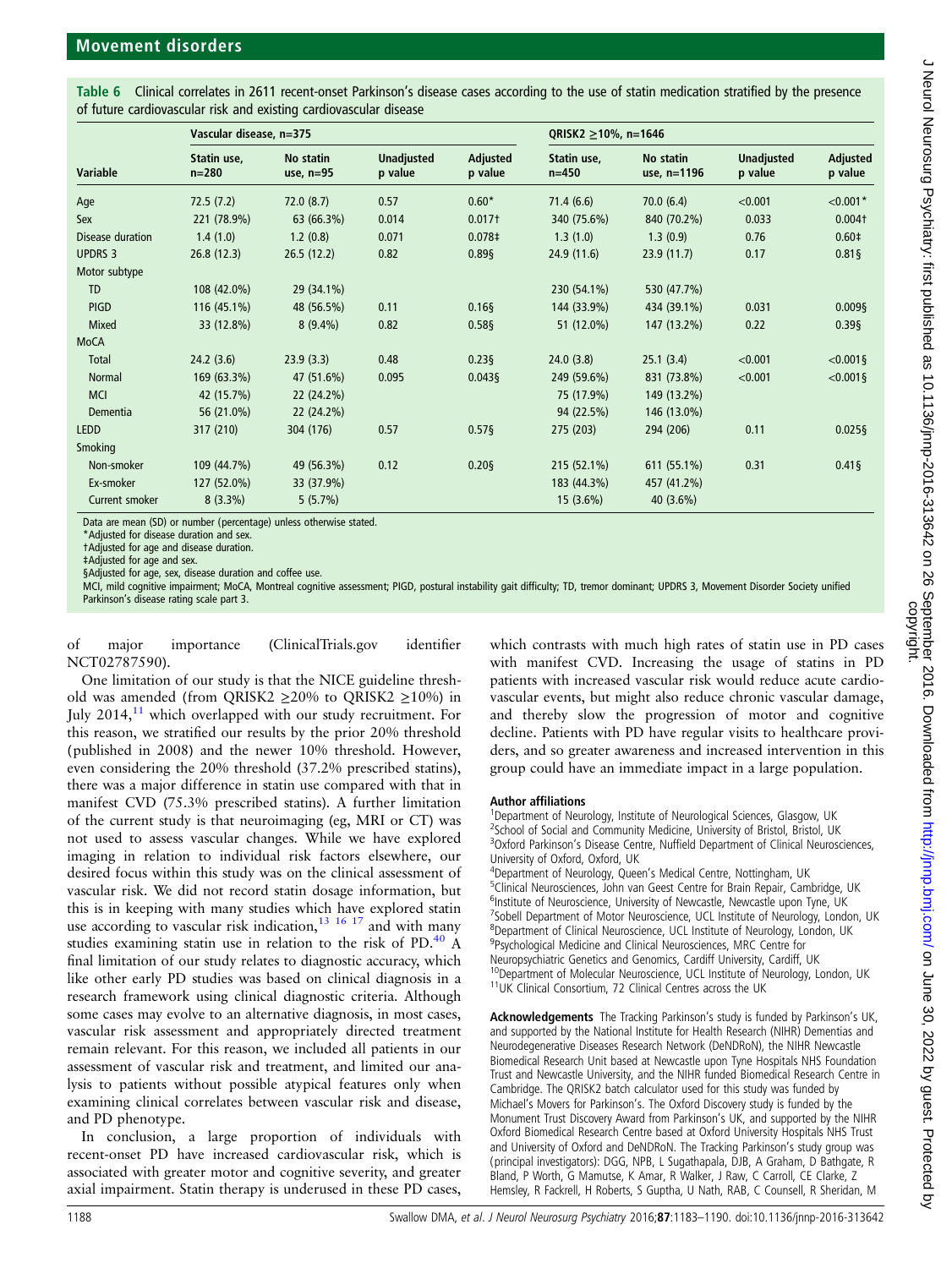# Movement disorders

<span id="page-6-0"></span>Silverdale, J Sharma, P Piccini, J Hindle, S Arianayagam, S Ellis, T Ward, G Lennox, M Carson, S Sveinbjornsdottir, B Boothman, D Paviour, A Misbahuddin, A Schrag, R Athey, P Sarda, M Steiger, Z Dhakam, N Kock, S Molloy, M O'Neill, J Stern, E Capps, P Critchley, TF, J George, O Bandmann, G Harper, T Andrews, W Woodward, A Whone, C Borland, M Wilson, Y Adenwala, P Tidswell, R Chaudhuri, A Watt, A Church, HRM, MTMH, S Kamath, B Adler, S Barber, E De Pablo-Fernandez, R Sophia; and (research nurses and healthcare professionals): V Agarwal, L Alderton, K Amor, A Andrew, S Arif, J Bennett, K Birchall, J Birt, K Blachford, J Brooke, A Brown, P Brown, C Brugaletta, N Bryden, M Burrows, S Butler, S Cable, R Callaghan, L Canovas, G Carey, L Cattarall, K Clipsham, W Colwell, Z Cowen, C Cox, S Craw, A Creaser-Smith, Y Croucher, S Daniel, A De Pietro, D Dellafera, S Dodds, A Donaldson, D Donaldson, A Dougherty, C Downes, S Dube, W Dwornik, C Edwards, E Ekins, R Fernandes, C Foale, H Forbes, S Ford, J Frost, T Fuller, L Gallagher, R Gentle, L Gethin, J Gilford, C Gray, E Gunter, S Hall, C Hamilton, M Hare, A Henderson, V Hetherington, R Higgins, A Higham, L Hill, K Hodgson, R Humphries, S Hurlstone, A Hursey, R Inniss, R James, E Johnson, R Joyce, Z Kefalopoulou, M Kelly, M Korley, A Lehn, S Levy, K Lithgo, C Long, A Lyle, H Lynn, L MacKinnon, C Makahamadze, T Mahan, N Marks, S Marrinan, M Marshall, P Martin-Forbes, I Massey, C McBrearty, J McEntee, A McNichol, D Mills, S Morgan, D Mullan, T Murphy, J Newman, H O'Connell, A O'Donnell, D O'Donnell, C O'Reilly, O Olanrewaju, E Oughton, C Owen, S Painter, S Palfreeman, P Paterson, L Perkins, A Pilcher, K Powell, C Price, P Rachman, L Renton, J Rickett, A Rizos, T Roberts, M Roche, R Roopun, A Roussakis, R Rowland, G Saunders, C Sequeira, S Shields, D Simmons, C Snape, J Stickley, L Strong, C Sunderland, S Sutherland, N Temple, E Thomson, M Trimmer, J Tuazon, E Tyrrell, E Visentin, C Vandor, N Vernon, N Verstraelen, M Visick, H Walsh, S Walsh, K Ward, A Watson, A Watt, E Whelan, J Williams, M Williams, S Williams, B Wilson, K Witherington, R Woodcock, L Wyatt.

Contributors DMAS contributes to data analysis, manuscript writing and editing; MAL contributes to data analysis, manuscript editing; KAG and DGG contribute to the study design, data collection and analysis, manuscript writing and editing; NM contributes to data collection and manuscript editing; FB, CR, JK, NPB, RAB, DJB, TF, HRM and MTMH contribute to the study design, data collection and manuscript editing; YB-S contributes to the study design, manuscript editing; NW and NWW contribute to the study design.

Funding National Institute for Health Research (NIHR) Dementias and Neurodegenerative Diseases Research Network (DeNDRoN); NIHR Biomedical Research Centre in Cambridge; NIHR Oxford Biomedical Research Centre; NIHR Newcastle Biomedical Research Unit; Parkinson's UK (grant number 10.13039/ 501100000304); Michael's Movers for Parkinson's (Registered Charity No: SC042915). Parkinson's UK grant numbers for the Tracking Parkinson's and Oxford discovery cohort are J-1101 and J-1403 respectively.

Competing interests NPB has received payment for advisory board attendance from UCB, Teva Lundbeck, Britannia, GSK, Boehringer and honoraria from UCB Pharma, GE Healthcare, Lily Pharma, Medtronic. He has received research grant support from GE Healthcare, Wellcome Trust, MRC and Parkinson's UK and royalties from Wiley. RAB has received grants from Parkinson's UK, NIHR, Cure Parkinson's Trust, Evelyn Trust, Rosetrees Trust, MRC and EU along with payment for advisory board attendance from Oxford Biomedica and LCT, and honoraria from Wiley and Springer. DJB has received grants from NIHR, Wellcome Trust, GlaxoSmithKline, Parkinson's UK and Michael J Fox Foundation. He has acted as consultant for GSK. TF has received payment for advisory board meetings for Abbvie and Oxford Biomedica, and honoraria for presentations at meetings sponsored by Medtronic, St Jude Medical, Britannia and Teva pharmaceuticals. HRM has received grants from Medical Research Council UK, Wellcome Trust, Parkinson's UK, Ipsen Fund, Motor Neurone Disease Association, Welsh Assembly Government, PSP Association, CBD Solutions and Drake Foundation, and payment for advisory board attendance and lectures from Acorda, Teva, AbbVie, Medtronic, Boehringer Ingelheim, UCB and GSK. MTMH has received grants from Parkinson's UK, Michael J Fox Foundation, GE Healthcare, NIHR and Cure Parkinson's Trust. DGG has received grants from Parkinson's UK, Michael's Movers, the Paul Hamlyn Foundation, payment for advisory board attendance from AbbVie and honoraria from UCB Pharma, GE Healthcare and Acorda.

Ethics approval Multicentre ethics committee and local research and development approvals for each site.

Provenance and peer review Not commissioned; externally peer reviewed.

Open Access This is an Open Access article distributed in accordance with the terms of the Creative Commons Attribution (CC BY 4.0) license, which permits others to distribute, remix, adapt and build upon this work, for commercial use, provided the original work is properly cited. See: [http://creativecommons.org/licenses/](http://creativecommons.org/licenses/by/4.0/) [by/4.0/](http://creativecommons.org/licenses/by/4.0/)

#### **REFERENCES**

1 Hajjar I, Quach L, Yang F, et al. Hypertension, white matter hyperintensities, and concurrent impairments in mobility, cognition, and mood: the Cardiovascular Health Study. [Circulation](http://dx.doi.org/10.1161/CIRCULATIONAHA.110.978114) 2011;123:858-65.

- 2 Verdelho A, Madureira S, Ferro JM, et al. Differential impact of cerebral white matter changes, diabetes, hypertension and stroke on cognitive performance among non-disabled elderly. The LADIS study[. J Neurol Neurosurg Psychiatry](http://dx.doi.org/10.1136/jnnp.2006.110361) 2007;78:1325–30.
- Veselý B, Antonini A, Rektor I. The contribution of white matter lesions to Parkinson's disease motor and gait symptoms: a critical review of the literature. [J Neural Transm \(Vienna\)](http://dx.doi.org/10.1007/s00702-015-1470-9) 2016;123:241–50.
- 4 Jones JD, Jacobson C, Murphy M, et al. Influence of hypertension on neurocognitive domains in nondemented Parkinson's disease patients. [Parkinsons Dis](http://dx.doi.org/10.1155/2014/507529) 2014;2014:507529.
- Bohnen NI, Kotagal V, Müller ML, et al. Diabetes mellitus is independently associated with more severe cognitive impairment in Parkinson disease. [Parkinsonism Relat Disord](http://dx.doi.org/10.1016/j.parkreldis.2014.10.008) 2014;20:1394–8.
- 6 Kotagal V, Albin RL, Müller ML, et al. Diabetes is associated with postural instability and gait difficulty in Parkinson disease. [Parkinsonism Relat Disord](http://dx.doi.org/10.1016/j.parkreldis.2013.01.016) 2013;19:522–6.
- Papapetropoulos S, Ellul J, Argyriou AA, et al. The effect of vascular disease on late onset Parkinson's disease. [Eur J Neurol](http://dx.doi.org/10.1046/j.1468-1331.2003.00748.x) 2004;11:231–5.
- 8 Kandiah N, Zainal NH, Narasimhalu K, et al. Hippocampal volume and white matter disease in the prediction of dementia in Parkinson's disease. [Parkinsonism Relat](http://dx.doi.org/10.1016/j.parkreldis.2014.08.024) [Disord](http://dx.doi.org/10.1016/j.parkreldis.2014.08.024) 2014;20:1203–8.
- Gallardo MJ, Cabello JP, Pastor C, et al. Patients with advanced Parkinson's disease with and without freezing of gait: a comparative analysis of vascular lesions using brain MRI. [Neurologia](http://dx.doi.org/10.1016/j.nrl.2013.02.014) 2014;29:218-23.
- Jellinger KA. Prevalence of cerebrovascular lesions in Parkinson's disease. A postmortem study. Acta Neuropathol 2003;105:415–19.
- 11 NICE. Lipid modification: cardiovascular risk assessment and the modification of blood lipids for the primary and secondary prevention of cardiovascular disease. 2014.<http://www.nice.org.uk/guidance/cg181> (cited June 2015).
- 12 Wang Q, Yan J, Chen X, et al. Statins: multiple neuroprotective mechanisms in neurodegenerative diseases. [Exp Neurol](http://dx.doi.org/10.1016/j.expneurol.2010.04.006) 2011;230:27-34.
- 13 Sheppard JP, Fletcher K, McManus RJ, et al. Missed opportunities in prevention of cardiovascular disease in primary care: a cross sectional study. [Br J Gen Pract](http://dx.doi.org/10.3399/bjgp14X676447) 2014;64:e38–46.
- 14 Zhang H, Plutzky J, Skentzos S, et al. Discontinuation of statins in routine care settings: a cohort study. [Ann Intern Med](http://dx.doi.org/10.7326/0003-4819-158-7-201304020-00004) 2013;158:526-34.
- 15 Monaldi B, Bologna G, Costa GG, et al. Adherence to statin treatment following a myocardial infarction: an Italian population-based survey. [Clinicoecon Outcomes Res](http://dx.doi.org/10.2147/CEOR.S70936) 2015;7:273–80.
- 16 Kotseva K, Wood D, De Backer G, et al on behalf of EUROASPIRE Study Group. EUROASPIRE III management of cardiovascular risk factors in asymptomatic high-risk patients in general practice: cross-sectional survey in 12 European countries. [Eur J Cardiovasc Prev Rehabil](http://dx.doi.org/10.1097/HJR.0b013e3283383f30) 2010;17:530–40.
- 17 Murphy C, Bennett K, Fahey T, et al. Statin use in adults at high risk of cardiovascular disease mortality: cross-sectional analysis of baseline data from The Irish Longitudinal Study on Ageing (TILDA). [BMJ Open](http://dx.doi.org/10.1136/bmjopen-2015-008017) 2015;5:e008017.
- 18 Jaussi A, Noll G, Meier B, et al. Current cardiovascular risk management patterns with special focus on lipid lowering in daily practice in Switzerland. [Eur J Cardiovasc](http://dx.doi.org/10.1097/HJR.0b013e328333c1d9) [Prev Rehabil](http://dx.doi.org/10.1097/HJR.0b013e328333c1d9) 2010;17:363–72.
- 19 Malek N, Swallow DM, Grosset KA, et al. Tracking Parkinson's: study design and baseline patient data. [J Parkinsons Dis](http://dx.doi.org/10.3233/JPD-150662) 2015;5:947-59.
- 20 Szewczyk-Krolikowski K, Tomlinson P, Nithi K, et al. The influence of age and gender on motor and non-motor features of early Parkinson's disease: initial findings from the Oxford Parkinson Disease Center (OPDC) discovery cohort. [Parkinsonism Relat Disord](http://dx.doi.org/10.1016/j.parkreldis.2013.09.025) 2014;20:99–105.
- 21 NICE. Cardiovascular disease: risk assessment and reduction, including lipid modification. 2014.<http://www.nice.org.uk/guidance/cg181> (cited May 2016).
- 22 Hippisley-Cox J, Coupland C, Vinogradova Y, et al. Derivation and validation of QRISK, a new cardiovascular disease risk score for the United Kingdom: prospective open cohort study. **[BMJ](http://dx.doi.org/10.1136/bmj.39261.471806.55)** 2007;335:136.
- 23 Stebbins GT, Goetz CG, Burn DJ, et al. How to identify tremor dominant and postural instability/gait difficulty groups with the movement disorder society unified Parkinson's disease rating scale: comparison with the unified Parkinson's disease rating scale. [Mov Disord](http://dx.doi.org/10.1002/mds.25383) 2013;28:668-70.
- 24 Dalrymple-Alford JC, MacAskill MR, Nakas CT, et al. The MoCA. Well suited screen for cognitive impairment in Parkinson Disease[. Neurology](http://dx.doi.org/10.1212/WNL.0b013e3181fc29c9) 2010;75:1717–25.
- 25 Tomlinson CL, Stowe R, Patel S, et al. Systematic review of levodopa dose equivalency reporting in Parkinson's disease. [Mov Disord](http://dx.doi.org/10.1002/mds.23429) 2010;25:2649–53.
- 26 Rektor I, Goldemund D, Sheardová K, et al. Vascular pathology in patients with idiopathic Parkinson's disease. [Parkinsonism Relat Disord](http://dx.doi.org/10.1016/j.parkreldis.2008.02.007) 2009;15:24-9.
- 27 Li HJ, Yu Y, Chen Y, et al. Vascular risk factors aggravate the progression of Parkinson's disease: a five-year follow-up study in Chinese patients. Int J Clin Exp Med 2015;8:9897–903.
- 28 de Bruijn RF, Ikram MA. Cardiovascular risk factors and future risk of Alzheimer's disease. [BMC Med](http://dx.doi.org/10.1186/s12916-014-0130-5) 2014;12:130.
- 29 Tettey P, Simpson SJr, Taylor BV, et al. Vascular comorbidities in the onset and progression of multiple sclerosis. [J Neurol Sci](http://dx.doi.org/10.1016/j.jns.2014.10.020) 2014;347:23-33.